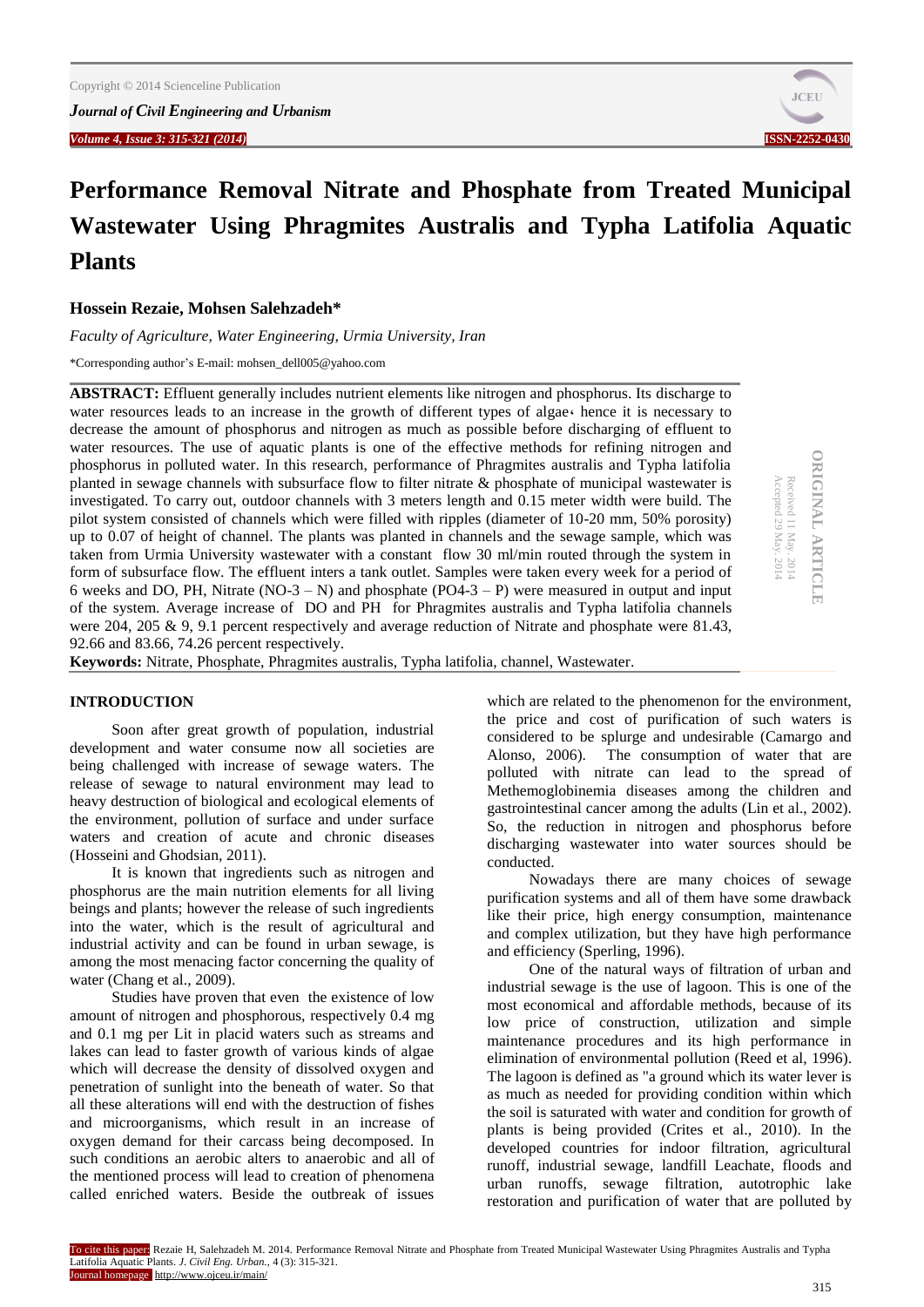nutrients such as nitrate and phosphorus the use of artificial lagoons is so prevalent (Moor et al., 2000, Vymazal, 2007).

It is for a long time that human beings are using lagoon as a means for pollution control (Mitsch and Jrgensen, 1989; Mitsch and Jrgensen, 2004). Generally speaking, the lagoon is divided into two groups named natural lagoons and artificial lagoons. The artificial lagoons themselves are divided into two subgroups, the former called artificial lagoons with subsurface flow within which the flow of liquid existing beneath the gravel or sad sub-level. The latter is called artificial lagoons with free water surface, within which the liquid and sewage are in the connection with air and use soil or other suitable environment for the growth of plants that are resulted from water (Reed et al., 1989). In artificial lagoons the process of filtration is more controlled when it is compared with natural lagoons (Kadlec and Knight, 1996). The lagoon is replete with sand, gravel and soil along an appropriate grading. This kind of bed provides a suitable place for the growth of bacteria and basically possesses a mineral soil (Thurston et al., 2001).

Lagoon system can omit BOD, suspended solids, nitrogen, phosphorous also metals and other rare ingredients and pathogens. This system has a hyperactive biological activity, since there are different ilk if plants and species within the soil compound. This ilk can lead to the filtration of sewage and improvement of sewage quality (Kadlec and Brix, 1994). Phytoremediation is an economic, environmental and business technique. Yet, this technique is not localized in countries such as Iran.

Phytoremediation is based on the potential physiological capacity of green plants, various kinds of weeds, water and crop plants and even trees for elimination of pollutants from water, sewage and soil or it may be used for reducing the dangers of environmental pollutants like heavy metals, rare ingredients, mineral compounds and radioactive materials (Gillan, 2012).

Aquatic shrub like Phragmites australis and typha are used in countries like Egypt, Thailand and Japan under different conditions for purification of sewage (Tang et al., 2009). Studies have proved that the influence of artificial lagoons that are made of Phragmites australis and louse in elimination of nitrogen and phosphorous is between 20-98 and 18-94 percent, respectively (Vymazal, 2007, Tang et al., 2009).

The Phragmites australis can efficiently absorb the nutrients. This plant possesses a great biomass lump that is located in the upper region (leaves) and underneath region (Underground stems and roots) which is considered as substrate surface. Subsurface plant tissues grow in vertical and horizontal form and they form an extensive matrix which connects soil articles to each other and provide an extended surface for absorption of nutrients (nitrogen and phosphorous) and ions. The empty tube within the tissue of the plant makes it able to convey the oxygen from the leaves to the stem and surrounded soils. This mechanism lead to creation of a process which is responsible for decomposition of active aerobic microbial and absorption of pollutants in water system (Robert and Kadleck, 1996, Vymazal, 2005, Wood, 1995). The scattering of this global plant and optimized PH for this plant is between 6 and 8.5. The desirable temperature for

growth of Phragmites australis is between 20 to 30 C and it has no major activity in temperature lower than 0 C.

Typha latifolia is one of the shrubs which is hydrophilic and its stem is located in bed and its upper part appears above the water. This perennial plant can be found in stagnant waters, near rivers and rice fields (Hunter et al., 2001). The tolerance of this plant against the salt is average and its optimized PH is between 4 to 10. The desirable temperature for this plant is between 10 to 30 and for growth of seed is 12 to 24 C. this plant growths via the spill development at high pace (Mofazi et al., 2009). Since the typha plant possesses an especial kind of tissue system, it can have absorb, storage and elimination of nutrient abilities per a year, even if its upper region being cut. The root section of this plant act as biological filtration for removing different kinds of mineral substances (Werker et al., 2002). With regard the pollution of some sewage with nitrogen and phosphorous and the release of this runoffs into agricultural field and other water streams, also their undesirable effect on making the surface water being much more enriched which also menace human life, this study and survey is designed and undertake for investigation of influence of typha Phragmites australiss and aquatic plants on elimination of nitrogen and phosphorous from sewage water of Urmia City.

#### **Research Method:**

This study aims at investigation of function of aquatic and typha plants in under surface lagoons in the elimination of nitrate, phosphorous and increasing the amount of dissolved oxygen in Do and PH water. The needed sewage is collected from Urmia University refinery. This refinery is based on lagoon system.

In this experiment, the sewage was passed through a shallow channel which were filled with pebbles, also aquatic Phragmites australis and typha plant is planted. The diameter and discharge coefficient of the used pebbles are equal to 10 to 20 mm and 50 percent, respectively. The sewage is passed in subsurface form, so that the mainstream of sewage is marinated under the pebbles. In pilot plan, seven channels were parallel used, wherein 3 of them there exists 20 days old 30 Phragmites australis plant and in other 3 channels there exist typha. The main justification of why we have used 3 channels for Phragmites australis and typha plants is to obtain more data within the limited range of time to plant and to obtain more redundant data.

Effluent tanks are made of plastic and their capacity is about 50 lit. The channels are made of 6 inch PVC pipes with a length of 3 meters and 0.15 diameters which are horizontally bisected. Pebbles are placed at 8.2 feet long, 15.0 mm width and 07.0 meter height of channels.

The whole system is constituted of 7 shallow channels, 7 supply and wastewater collection tank. This system acts as surveillance circle. In order to prevent any increase in the amount of sewage in rainy days, we have used a plastic cover. In this system, about 30 Lit sewage is being used for filtration in every channel. The sewage is allowed to pass from storage tank under a stable stream with constant intensity of 30 ml/min in form of a subsurface stream through the channels, so that the filtration process is being fulfilled by the use of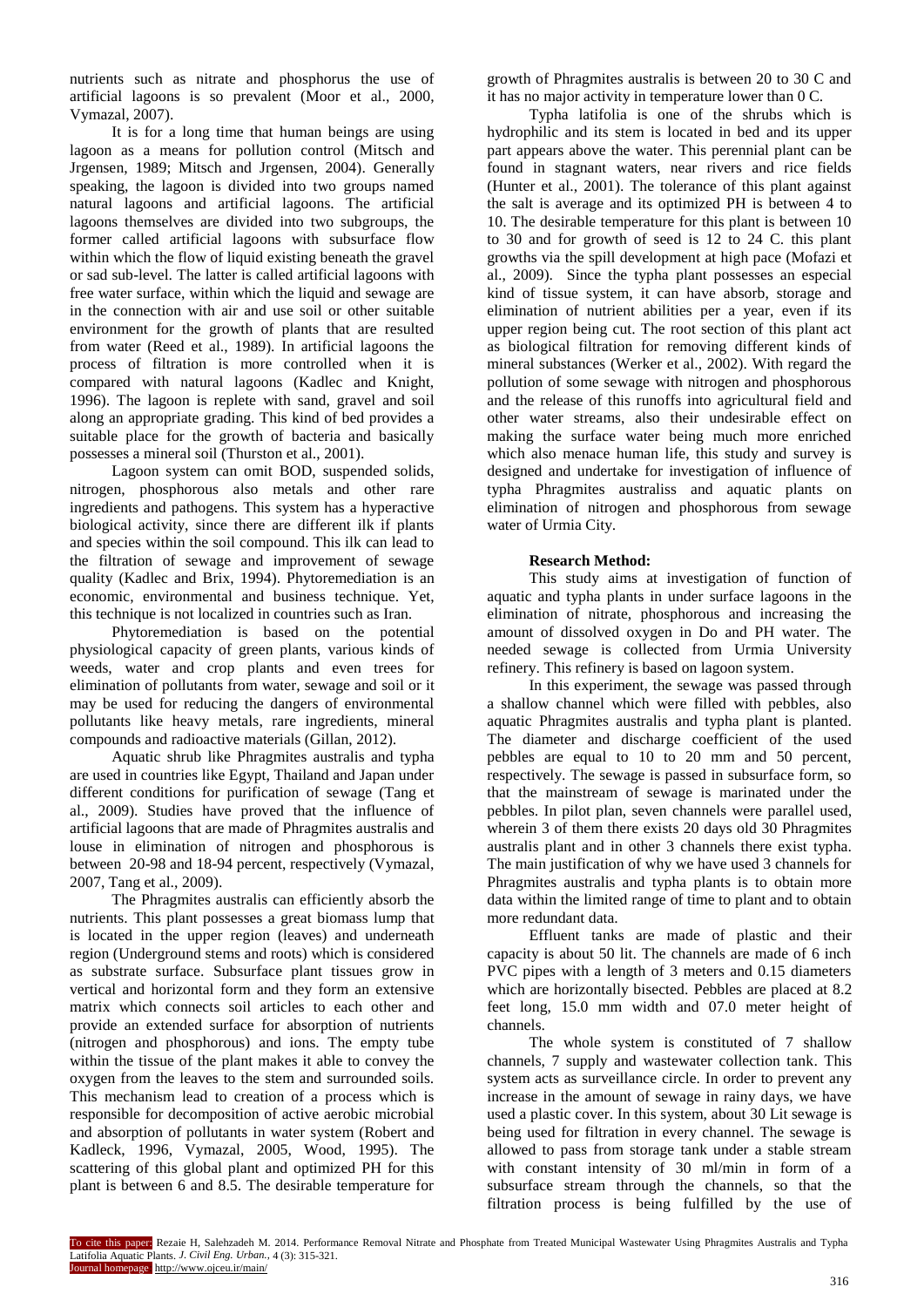Phragmites australis and typha plants. The crossed sewage through the channels is being collected in terminal tanks and again they are being returned to the storage tanks. The sampling is done form channel after passing of 10 days after the launch of the system. After the growth of plants, sampling is done once upon a week from the first half of November till second half of December year of 2013, from the outputs of the channel. There were totally 42 samples provide and this number with regard to other similar studies were opted (Yousefi et al., 2001).

After the execution of different experiments, the resulted data were analyzed via SAS Software. A multivariate test of Duncan was used for comparison of deviation average of parameters among the channels linked to the Phragmites australis and typha channels with the control channel (no plant).



**Figure 1.** Schematic Plan of Under investigation Channels

#### **RESULTS AND DISCUSSION**

Throughout the study the dose of Nitrate  $(N-N<sub>03</sub>)$ , phosphate  $(P-PO<sup>3</sup><sub>4</sub>)$  and dissolved oxygen (DO) and PH of Input and output section of channels which are being planted with Phragmites australis and typha plants were measured and you can find the average and standard deviation of input, output parameters of channels in Tables 1 and 2.

| <b>Parameters</b> | <b>Input Sewage</b> | 1 <sup>st</sup> Channel output<br><b>Phragmites</b><br>australis plant | $2nd$ Channel output,<br><b>Phragmites australis</b><br>plant | $3rd$ Channel<br>output, Phragmites<br>australis plant | <b>Control Channel</b><br>(no plant) |
|-------------------|---------------------|------------------------------------------------------------------------|---------------------------------------------------------------|--------------------------------------------------------|--------------------------------------|
| $NO3$ $N$ (mg/L)  | $\pm$ 0/0083.7      | $9.2 \pm 29.26$                                                        | $9.15 \pm 24.96$                                              | $8.63 \pm 26.65$                                       | $8.1 \pm 49.95$                      |
| $PO4-3_P(mg/L)$   | $\pm 0/0014.4$      | $0.85 \pm 3.52$                                                        | $0.71 \pm 3.44$                                               | $0.83 \pm 3.39$                                        | $1.53 \pm 8.43$                      |
| DO(mg/L)          | $\pm 0/001.47$      | $1.88 \pm 4.39$                                                        | $1.82 \pm 4.42$                                               | $1.95 \pm 4.62$                                        | $2.15 \pm 5.13$                      |
| <b>PH</b>         | $\pm 0/007.74$      | $0.2 \pm 8.61$                                                         | $0.24 \pm 8.56$                                               | $0.23 \pm 8.62$                                        | $0.23 \pm 8.54$                      |

**Table 2.** The average and standard deviation of input and output parameters of channels including typha plant

| <b>Parameters</b> | <b>Input Sewage</b> | 1 <sup>st</sup> Channel output<br>typha plant | $2nd$ Channel<br>output, typha plant | $3rd$ Channel<br>output, typha plant | <b>Control Channel</b><br>(no plant) |
|-------------------|---------------------|-----------------------------------------------|--------------------------------------|--------------------------------------|--------------------------------------|
| $NO3_N (mg/L)$    | $\pm$ 0/0083.7      | $10.45 \pm 21.65$                             | $10.09 \pm 19.58$                    | $11.21 \pm 17.06$                    | $8.1 \pm 49.95$                      |
| $PO4-3_P(mg/L)$   | $\pm 0/0014.4$      | $0.96 \pm 5.11$                               | $1.09 \pm 5.01$                      | $1.02 \pm 4.74$                      | $1.53 \pm 8.43$                      |
| DO(mg/L)          | $\pm 0/001.47$      | $1.87 \pm 4.41$                               | $1.97 \pm 4.56$                      | $1.97 \pm 4.51$                      | $2.15 \pm 5.13$                      |
| PН                | $\pm 0/007.74$      | $0.18 \pm 8.37$                               | $0.23 \pm 8.42$                      | $0.25 \pm 8.52$                      | $0.23 \pm 8.54$                      |

# **The Efficiency of Channel System including Phragmites australis Plant with subsurface stream in Elimination of Nitrate:**

The variations of nitrate dose within the channels that are under experiments are presented in diagram 2. Throughout the experiment period the amount of nitrate linked to the  $1<sup>st</sup>$ ,  $2<sup>nd</sup>$  and  $3<sup>rd</sup>$  channels including Phragmites australis plant is being filtered from to 83.7 mg/lit to 17.5 mg/lit, 13.4 and 15.6 mg/lit, respectively . The amount of same parameter in the other channels that include typha plant is decreased from to 83.7 mg/lit to 9 mg/lit, 6.2 mg/lit and 3.1 mg/lit. Within the control channel we also have faced with reduction of nitrate from 83.7 mg/lit to 40.8 mg/lit. It can be deduced that the ability of control channel to reduce the nitrate during the experiment period when it is compared with other channels including read and typha plant is about 30 and 41.46 percent lower that mentioned channels, respectively.

The result of diagram 2 implies that in all corresponding curves to the channels there two different inclination for reduction of nitrate; steep

and slow. The steep slope is related to the first week of experiment during which the reduction of nitrate for  $1<sup>st</sup>$ ,  $2<sup>nd</sup>$  and  $3<sup>rd</sup>$  channels including Phragmites australis plant is equal to 47.6 percent, 51.8 percent and 51.8 percent, while for channels including typha is equal to 55.5 percent, 55.5 percent and 59.2 percent. For control channel the reduction of nitrate is equal to 25.9 percent. The slow slope is related to the  $2<sup>nd</sup>$ ,  $3<sup>rd</sup>$ ,  $4<sup>th</sup>$ ,  $5<sup>th</sup>$  and  $6<sup>th</sup>$ 

week of experiment and the percent of reduction in amount of nitrate during this period for  $1<sup>st</sup>$ ,  $2<sup>nd</sup>$  and  $3<sup>rd</sup>$ channels including Phragmites australis plant is equal to 31.4 percent, 32.2 percent and 29.5 percent, while the amount of same parameter for  $1<sup>st</sup>$ ,  $2<sup>nd</sup>$  and  $3<sup>rd</sup>$  channel including typha plant is equal to 33.7 percent, 37 percent and 34.1 percent. The reduction of nitrate for control channel is also equal to 25.3 percent. Minor changes that occur in reduction of nitrate within  $1<sup>st</sup>$ ,  $2<sup>nd</sup>$  and  $3<sup>rd</sup>$  channel including Phragmites australis and typha plants is so obvious which in fact it originate from the changes that occur in the root and density of plants. In diagram 2 we notice the high efficiency of typha plant in reducing the nitrate because of its physiological feature when it is compared with Phragmites australis plant.

Diagram 3 shows the efficiency of channels including Phragmites australis and typha plant in eliminating the nitrate. As it is obvious, the maximum efficiency is related to  $3<sup>rd</sup>$  channel including typha plant which is equal to 96.3 percent, the minimum efficient is related to  $1<sup>st</sup>$  channel including Phragmites australis plant which is equal to 79 percent and the efficiency of control channel in eliminating the nitrate is equal to 51.2 percent.

The results proved that the impact of Phragmites australis and typha plants in reducing the rate of nitrate existing in sewage is so obvious when compared with lagoons without any plants. It should be pointed out that lagoons without plant also have efficiency in reducing the rate of nitrate, since in other survey it was deduced that denitrification and nitrification processes efficiency in

To cite this paper: Rezaie H, Salehzadeh M. 2014. Performance Removal Nitrate and Phosphate from Treated Municipal Wastewater Using Phragmites Australis and Typha Latifolia Aquatic Plants. *J. Civil Eng. Urban.,* 4 (3): 315-321. Journal homepage: http://www.ojceu.ir/main/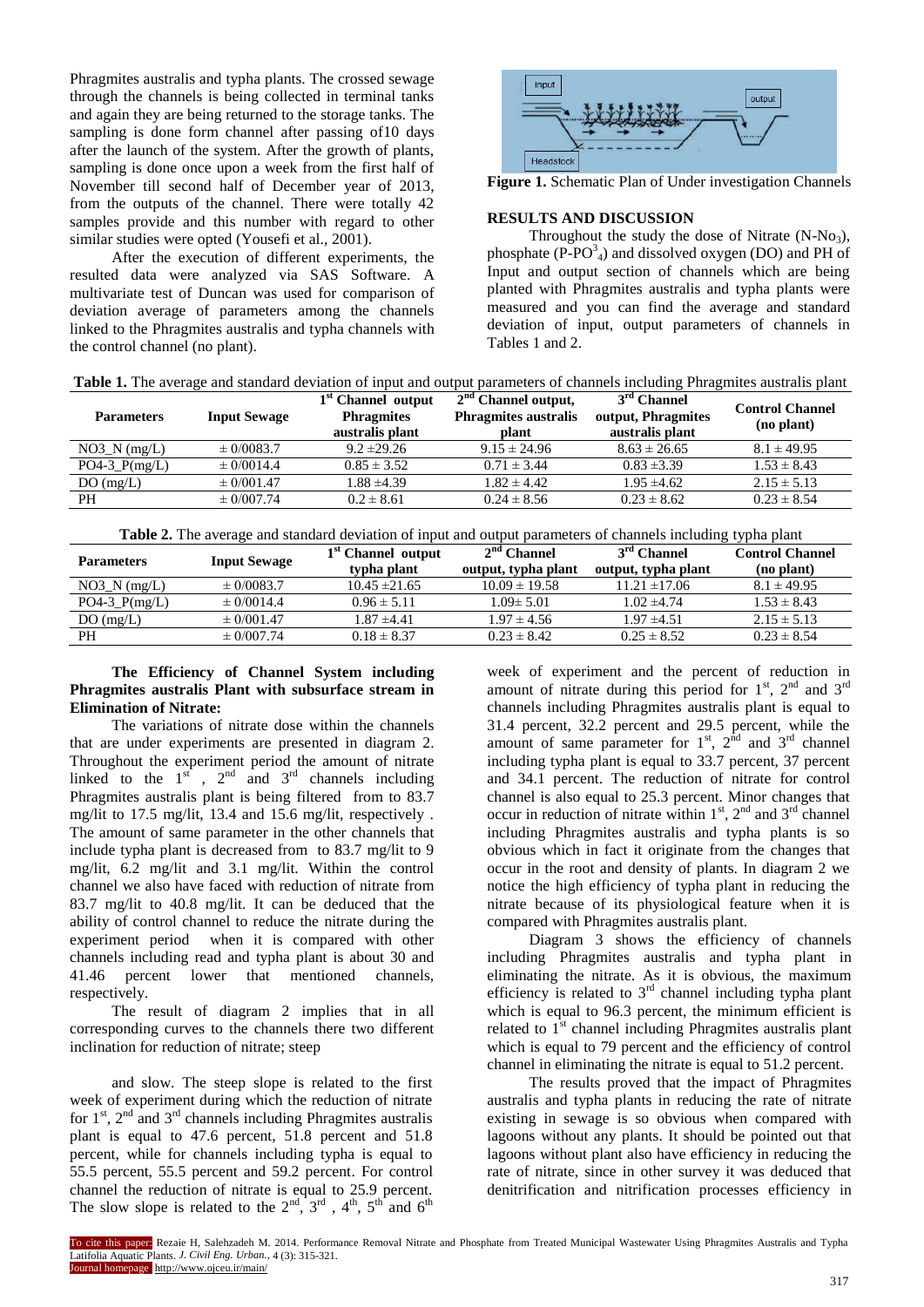removal of nitrate rate is higher than plant absorption method (Zimmo et al., 2004).



**Figure 2**. The variations of Nitrate during the 6 week of experiment for  $1<sup>st</sup>$ ,  $2<sup>nd</sup>$  and  $3<sup>rd</sup>$  channels (Including Phragmites australis plant),  $1<sup>st</sup>$ ,  $2<sup>nd</sup>$  and  $3<sup>rd</sup>$  channel (including typha plant ) and control channel (no plant)





Nonetheless, this study has proved that artificial lagoons that are based on plant are more efficient in removing the nutrients than the same kind of lagoons which are not based on plant, this conclusion is identical to other research results (Hunter et al., 2001). The reason lies in the fact that since these lagoons are based on plant and these plant root are best domicile for growth of bacteria that lead to more elimination of nutrients. But in lagoons that are no based on plants the population of bacteria is very low, however the fact that bacterial processes also play an important role in reducing the amount of nutrients is undeniable fact (Zimmo et al., 2004).

Aquatic plants release oxygen via the photosynthesis process in aquatic environment provide needed oxygen for oxidation of aluminum into nitrate through the bacteria, Moreover Plant respiration process can reduce the oxygen lever and activate the denitrification which will lead to conversion of nitrate into nitrogen gas (Chang et al., 2009).

In this paper, the average removal rates of nitrate via the channels including Phragmites australis and typha plant is equal to 81.4 and 92.6 percent, respectively for input concentration of 83.7 mg/lit which report higher amount of efficiency when compared with results of other similar researches.

Boorgheie and Nurbakhsh have reported the efficiency of subsurface horizontal artificial lagoons based on Phragmites australis plant (Phragmites Australis) in elimination of nitrate to be about 79.62 percent (Boorgheie and Noorbakhsh, 2002). Pandashte and et al have proved that the nitrogen pollution via canebrake is equal to 60 percent (Pendashteh et al., 2006). Vymazal have reported that the average efficiency of subsurface artificial lagoons for filtration of sewage and elimination of nutrients within plant substrate for total nitrogen is equal to 41.6 percent (Vymazal, 2007).

Thus, according to the layering and the use of mineral shells of the layer below the soil surface and plant roots and place and sewage flow, the increase of the absorption and elimination of nitrate from system may be due to the use of such materials in layering of system. Indeed, the nitrogen removal rate of fine-grained soil via surface absorption was always better than coarse-grained soil. The main reason of such phenomena is due to the higher capacity of cations exchange of fined-grained soil (Vymazal, 2005).

We should notice that this system is based on a layer of sand for raising water to the stem along with the pebbles of 1 to 2 cm. the other factor for high rate of nitrate removal of this system may be due to the retention time since the supposed retention time for system within the growth time range of plant was somehow longer.

## **The Efficiency of Channels including Phragmites australis plant with subsurface stream in removing phosphate:**

The variation of phosphate within the experiment channels are presented in diagram 4. During the experiment period the amount of phosphate in  $1<sup>st</sup>$ ,  $2<sup>nd</sup>$  and 3<sup>rd</sup> channels including Phragmites australis plant were filtered from 14.4 mg/lit to 2.35 mg/lit, 2.49 mg/lit and 2.2 mg/lit, respectively. The same parameter for the  $1<sup>st</sup>$ ,  $2<sup>nd</sup>$ and  $3<sup>rd</sup>$  channels that are based on typha plant is reduce from 14.4 mg/lit to 3.89 mg/lit, 3.67 mg/lit and 3.53 mg/lit, respectively. The reduction of phosphate for control channel was from 14.4 mg/lit to 6.67 mg/lit. It can be deduced that the ability of control channel to reduce the phosphate during the experiment period when it is compared with other channels including read and typha plant is about 30.6 and 21.26 percent lower that mentioned channels, respectively.

The result of diagram 4 implies that in all corresponding curves to the channels there two different inclination for reduction of phosphate; steep and slow. The steep slope is related to the first week of experiment during which the reduction of phosphate for  $1<sup>st</sup>$ ,  $2<sup>nd</sup>$  and  $3<sup>rd</sup>$ channels including Phragmites australis plant is equal to 67 percent, 68.4 percent and 69.3 percent, while for channels including typha is equal to 55.1 percent, 53 percent and 59.1 percent. For control channel the reduction of phosphate is equal to 27.5 percent. The slow slope is related to the  $2<sup>nd</sup>$ ,  $3<sup>rd</sup>$ ,  $4<sup>th</sup>$ ,  $5<sup>th</sup>$  and  $6<sup>th</sup>$  week of experiment and the percent of reduction in amount of phosphate during this period for  $1<sup>st</sup>$ ,  $2<sup>nd</sup>$  and  $3<sup>rd</sup>$  channels including Phragmites australis plant is equal to 16.6 percent,14.3 percent and 15.4 percent, while the amount of same parameter for  $1<sup>st</sup>$ ,  $2<sup>nd</sup>$  and  $3<sup>rd</sup>$  channel including typha plant is equal to 17.76 percent, 21.5 percent and 19.3 percent. The reduction of phosphate for control channel is also equal to 25.5 percent. Minor changes that

To cite this paper: Rezaie H, Salehzadeh M. 2014. Performance Removal Nitrate and Phosphate from Treated Municipal Wastewater Using Phragmites Australis and Typha Latifolia Aquatic Plants. *J. Civil Eng. Urban.,* 4 (3): 315-321. ournal homepage http://www.ojceu.ir/main/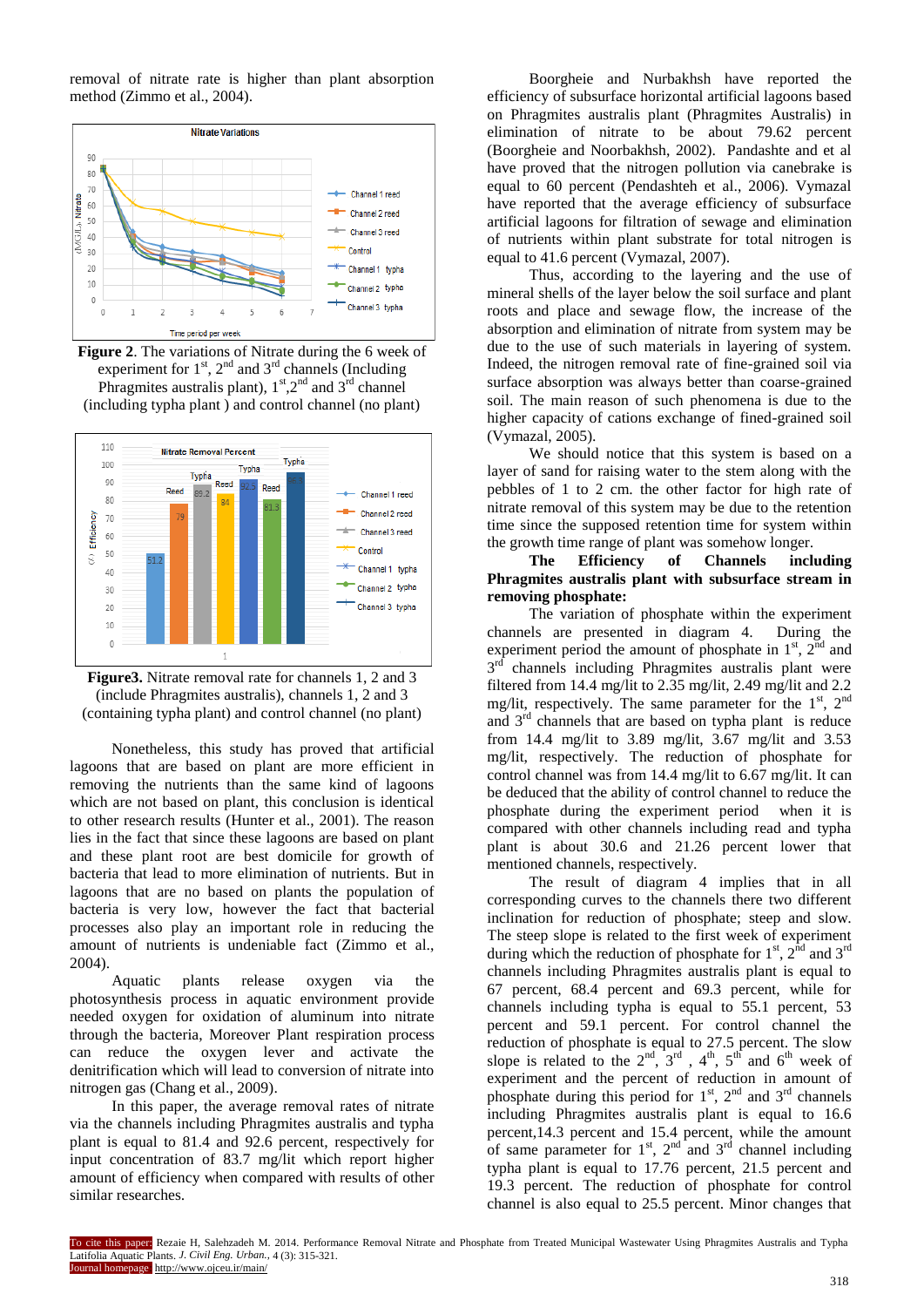occur in reduction of phosphate within  $1<sup>st</sup>$ ,  $2<sup>nd</sup>$  and  $3<sup>rd</sup>$ channel including Phragmites australis and typha plants is so obvious which in fact it originate from the changes that occur in the root and density of plants within the channels. In diagram 4 we notice the high efficiency of Phragmites australis plant in reducing the phosphate because of its physiological feature when it is compared with typha plant.



**Figure4.** The Variation of Phosphate during the 6 week of experiment for channels 1, 2 and 3 (Including Phragmites australis plant), Channels 1, 2 and 3 (Including typha plant) and Control channel (no plant)

The diagram 5 presents the efficiency of channels including Phragmites australis plant and typha plant in elimination of phosphate. As it is presented, the maximum efficiency of channel 3 which includes Phragmites australis plant in removing this substance is equal to 84.7 percent and the minimum value of the same parameter is related to the channel 1 (including typha plant) is equal to 72.9 percent. The same parameter for control channel is equal to 53 percent.



**Figure5.** Phosphate removal rate for channels 1, 2 and 3 (containing Phragmites australis), channels 1, 2 and 3 (containing typha plant) and control channel (no plant)

According to the obtained result, we should the filtration ability of aquatic Phragmites australis and typha plants in reducing the amount of phosphorous is higher than free plant filtration system. Latter studies also prove this results and they have showed that the impact of Phragmites australis and typha plant in reducing the amount of phosphorous in sewage is between 8 to 30 percent (Tang et al, 2009, Robert and Kadleck, 1996).Thus the important role of these plants in reducing

the density of phosphorous in undeniable. These plants also advocate the existence and growth of bacteria which leads to microbial uptake in rhizosphere region of plant (Werker et al., 2002).

But in some studies there were no meaningful difference between free plant filtration system and plant based filtration system, the reduction of phosphorous density in free plant filtration system may be due to the absorption of phosphorous by algae, bacteria and chemical deposition of calcium phosphate by iron and aluminum (Iamchaturapatr et al., 2007, Reddy, 1983).

In this survey, the average removal rates of phosphate via the channels including Phragmites australis and typha plant is equal to 83.6 and 74.3 percent, respectively for input concentration of 14.4 mg/lit which report higher amount of efficiency when compared with results of other similar researches.

Vymazal have reported that the phosphorous removal rate of subsurface artificial lagoons for sewage filtration for total existing phosphorous is between 26.7 to 65 percent. This dissension may be due to the used materials in creation of soil based filtration (Vymazal, 2007).

#### **Plant purification changes of Phragmites australis and typha plant about DO:**

The amount of measured DO within the experimental channels is illustrated in diagram 6. The results showed that in spite of typha and Phragmites australis plant activity during the experiment period within the whole of channels, the amount of DO was less than the one existing in control channel. Furthermore, after the  $3<sup>rd</sup>$  to  $5<sup>th</sup>$  week there was a sharp decline in temperature (10.2 C to -2.1 C) the amount of DO in all of the channels was highly reduced and it was almost the same in all of them. From  $5<sup>th</sup>$  to  $6<sup>th</sup>$  by the increase of temperature to 5.2 C, DO was increased in all channels containing ¬Phragmites australis, typha and control channels. The minor differences in DO dose curve related to the channels 1, 2 and 3 (containing Phragmites australis and typha plant) is due to the difference in the number of leaves of plants. Indeed, the number of leaves of plants in channel 3 (containing Phragmites australis and typha plants) is less than the channel 1 and 2.



**Figure 6.** The Variations of DO during the 6 week of experiment for channels 1, 2 and 3 (Including Phragmites australis plant), Channels 1, 2 and 3 (Including typha plant) and Control channel (no plant)

To cite this paper: Rezaie H, Salehzadeh M. 2014. Performance Removal Nitrate and Phosphate from Treated Municipal Wastewater Using Phragmites Australis and Typha Latifolia Aquatic Plants. *J. Civil Eng. Urban.,* 4 (3): 315-321. ournal homepage http://www.ojceu.ir/main/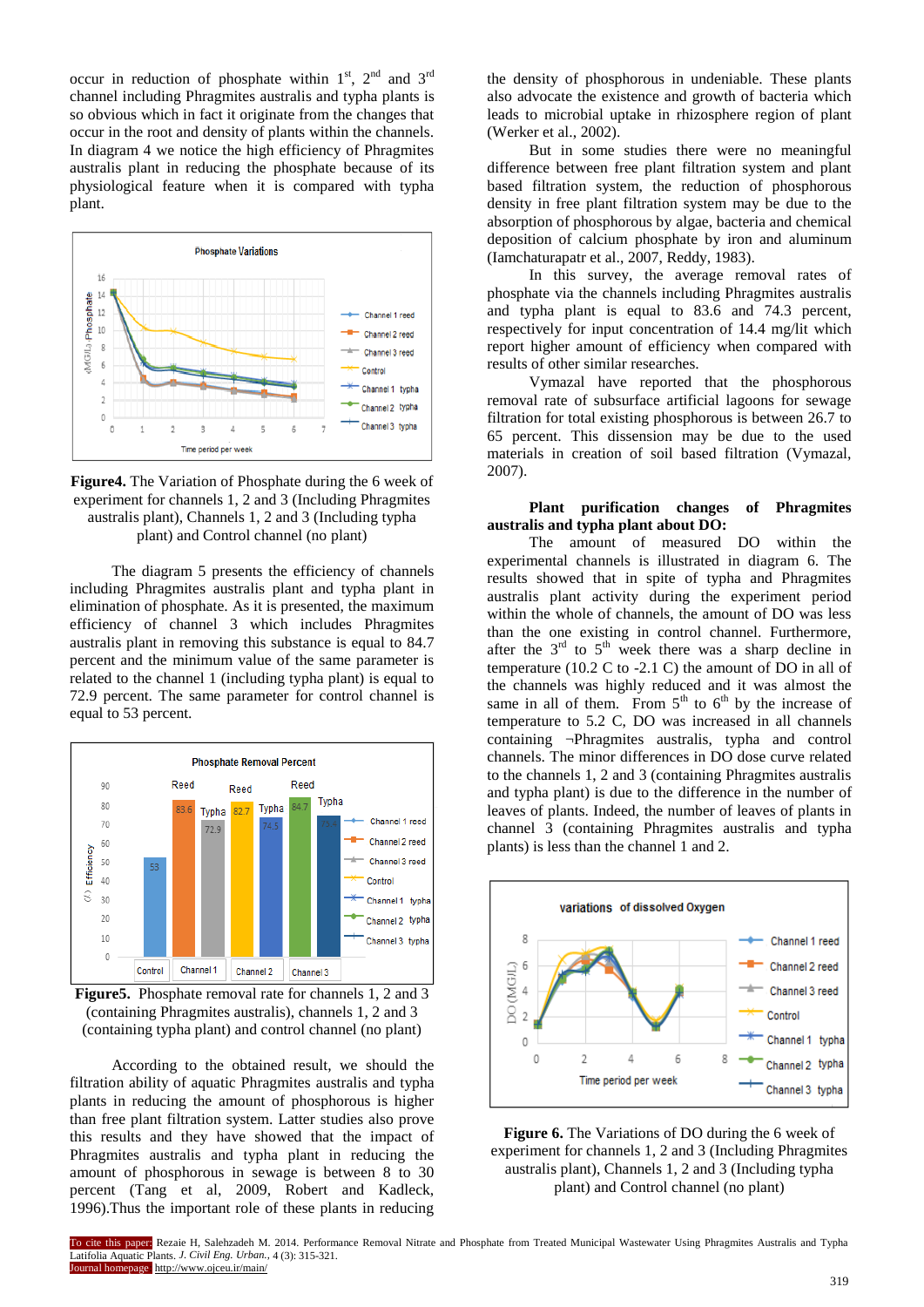## **Evaluation of the Statistical Results:**

For evaluation of results we have utilized SAS software. To make the evaluation more meaningful, the data are placed within completely random blocks. A multivariate test of Duncan were used for comparison of deviation average of parameters among the  $1<sup>st</sup>$ ,  $2<sup>nd</sup>$  and  $3<sup>rd</sup>$ channels (containing Phragmites australis plant),  $1<sup>st</sup>$ ,  $2<sup>nd</sup>$ and 3rd channels (containing typha plants) and control channel (no plant).

As you see in table 3 and 4, there is meaningful different between  $1<sup>st</sup>$ ,  $2<sup>nd</sup>$  and  $3<sup>rd</sup>$  channels (containing Phragmites australis plant), 1st,  $2^{nd}$  and  $3^{rd}$  channels (containing typha plants) and control channel (no plant) about the average data related to the Do, nitrate and phosphate parameters, but this case is not true about the PH amount; there is no meaningful difference.

**Table 3.** The comparison of mean parameters via Duncan's multiple range tests (Phragmites australis plant)

| Parameters | $N-NO3$         | $P$ - $PO_4^{-3}$ | DO                | PН                |
|------------|-----------------|-------------------|-------------------|-------------------|
| Control    | $54.77^{\rm a}$ | 9.27 <sup>a</sup> | 4.61 <sup>a</sup> | 8.42 <sup>a</sup> |
| Channel 1  | $37.04^b$       | 5.07 <sup>b</sup> | $3.97^{b}$        | 8.48 <sup>a</sup> |
| Channel 2  | $33.35^{b}$     | 5 <sup>b</sup>    | 3.99 <sup>b</sup> | 8.44 <sup>a</sup> |
| Channel 3  | $34.8^{b}$      | 4.89 <sup>b</sup> | 4.16 <sup>b</sup> | 8.49 <sup>a</sup> |

**Table 4.** The comparison of mean parameters via Duncan's multiple range tests (typha plant)

| Parameters | $N-NO_3$        | $P$ - $PO_{\lambda}^{-3}$ | DO                | PН                |
|------------|-----------------|---------------------------|-------------------|-------------------|
| Control    | $54.77^{\rm a}$ | 9.27 <sup>a</sup>         | 4.61 <sup>a</sup> | 8.42 <sup>a</sup> |
| Channel 1  | $30.48^{b}$     | $6.43^{b}$                | $3.99^{b}$        | $8.28^{a}$        |
| Channel 2  | $28.74^{b}$     | $6.35^{b}$                | 4.12 <sup>b</sup> | 8.32 <sup>a</sup> |
| Channel 3  | $26.58^{b}$     | $612^{b}$                 | $4.08^{b}$        | 8.41 <sup>a</sup> |

The statistical evaluation of meaningful data can be described as " the repetition of parameters of Do, phosphate and output PH from channels containing Phragmites australis and typha plant on surface, have only one percent of meaningful impact, moreover, the meaningful filtration impact on Do, nitrate and phosphate parameters on surface were about 1 percent but on PH it has no meaningful impact.

#### **CONCLUSION**

Untreated sewage may lead to severe environmental problems. The use of low-tech wastewater treatment systems and low consumption systems can result in reduction of economic cost and modification of the environment.

The results of experiments proved that the nutrients removal rate of channels containing read and typha plants is more than control channel. It was also demonstrated that the channels that including typha and read plants are more efficient in the elimination of nitrate and phosphate, respectively. Therefore, for increasing the performance of nutrient removal rate from the urban sewage, we can combine and implement a system which is constituted of panted Phragmites australis and typha plants.

## **REFERENCES**

- Boorgheie M, Noorbakhsh M. (2002). Investigation of the Isfahan refinery waste water treatability. Journal of Environmental Sciences and Technology, 8(15): 15- 24. [In Persian].
- Camargo J, and Alonso A. (2006). Ecological and toxicological effects of inorganic nitrogen pollution in aquatic ecosystems: A global assessment. J. Environ. Int. 32: 831-849.
- Chang H, Yang X, and Fang H. (2009). In situ nitrogen removal from the eutrophic water by microbial plant intergrated system. J. Zhej. Univ. Sci. 17: 521-531.
- Ciria MP, Solano ML, and Soriano P. (2005). Role of macrophyte Typha latifolia in a constructed wetland for wastewater treatment and assessment of its potential as a biomass fuel. J. Bios. Engin. 92: 535- 544.
- Crites RW, Middlebrooks EJ, Phragmites australis SC. (2010). Naturalwastewater treatment systems, New York, NY:Taylor &Francis.
- Gillan Sabzkaran Institute Magazine. (2012).<br>Selfpurification plant, The environmental Selfpurification plant, The environmental sustainability and human survival [online]. [ cited2012]; Available from: URL:http://www.sabzkaran.com/fa/upload/f0f6f743/6 cec3575.pdf
- Hosseini HR, Ghodsian M. (2011). Wetlands their benefits and disadvantages. Proceedings of the2<sup>th</sup> Public Conference of Application Usage Researches, May 18-19, Zanjan, Iran.
- Hunter RG, Combs DL, and George DB. (2001). Nitrogen, phosphorous, and organic carbon removal in simulated wetland treatment systems. J. Environ. Contam. Toxicol. 41: 274-281.
- Iamchaturapatr J, Won Yi S, and Rhee JS. (2007). Nutrient removals by 21 aquatic plants for vertical free surface-flow (VFS) constructed wetland. J. Ecol. Engin. 29: 287-293
- Kadlec RH, Brix H. (1994). Wetland systems for water pollution control, Water Science and Technology,  $29(4): 4-8.$
- Kadlec RH, Knight RL. (1996). Treatment Wetlands: Theory and implementation, Cherry Hill, NJ: Lewis Publ.
- Lin YF, Jing SR, Wang TW, and Lee DY. (2002). Effects of macrophytes and external carbon sources on nitrate removal from groundwater in constructed wetlands. J. Environ. Pollut. 119: 413-420.
- Mitsch WJ, Jrgensen SE. (1989). Ecological engineering: an introduction to ecotechnology, Minnesota, MN: Wiley.
- Mitsch WJ, Jrgensen SE. (2004). Ecological engineering and ecosystem restoration, New York, NY: John Wiley & Sons.
- Mofaezi A. (2009). Natural systems of sewage in filtration. 1st ed. Mashhad, Iran: Marandiz.
- Moore MT, Rodgers JHJr, Cooper CM, Smith SJr. (2000). Constructed wetlands for mitigation of atrazineassociated agricultural runoff, Environ Pollut, 110(3): 393-9.
- Pendashteh E, Chaei Bakhsh Langroudi N, Fuji M, Fallah F. (2006). The treatment systems for the high density

To cite this paper: Rezaie H, Salehzadeh M. 2014. Performance Removal Nitrate and Phosphate from Treated Municipal Wastewater Using Phragmites Australis and Typha Latifolia Aquatic Plants. *J. Civil Eng. Urban.,* 4 (3): 315-321. Journal homepage: http://www.ojceu.ir/main/